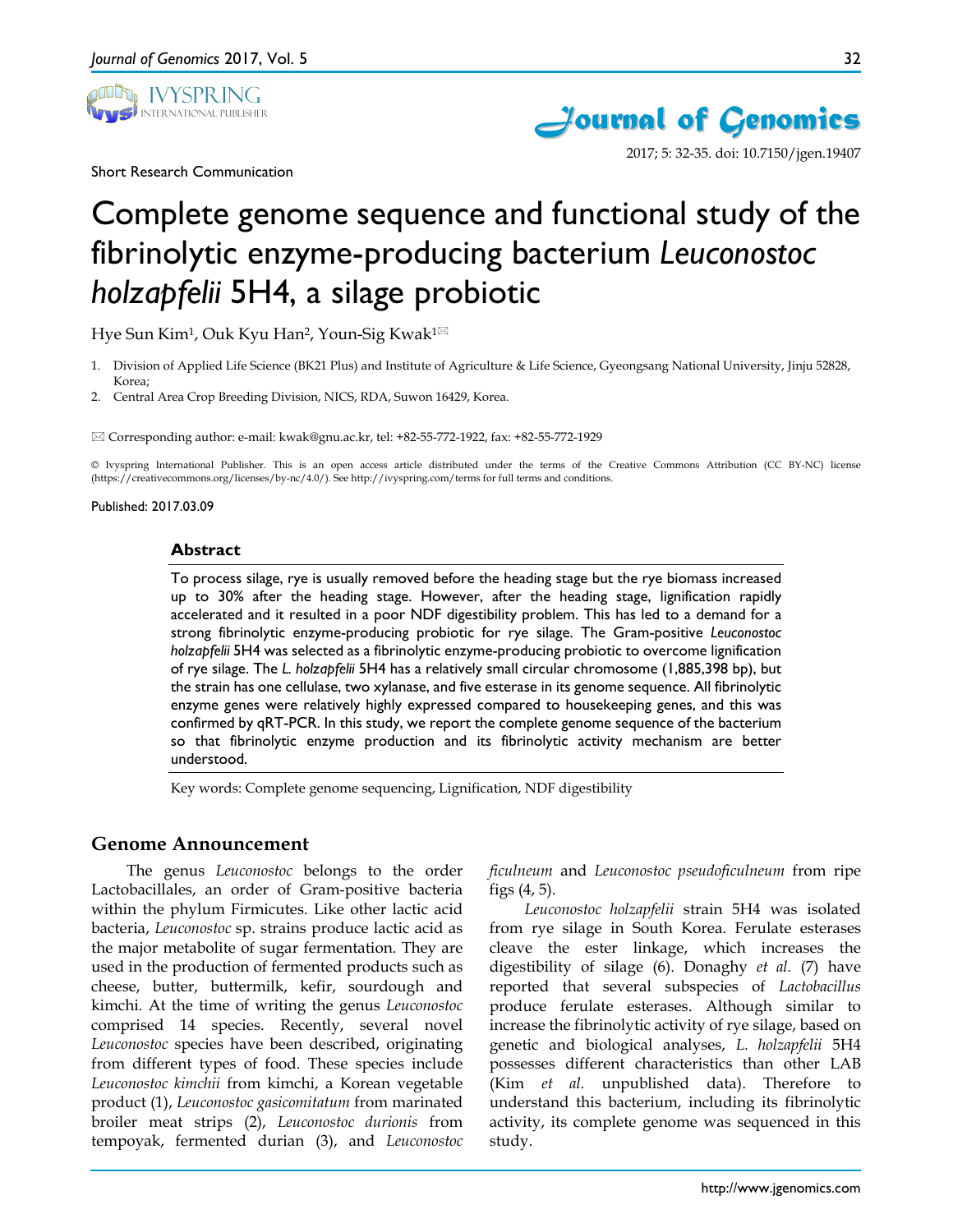A complete genome sequence of *L. holzapfelii* strain 5H4 was determined with PacBio sequencing. The genome of *L. holzapfelii* strain 5H4 comprises a single circular chromosome (1,885,398bp) (Table 1, Fig. 1). The G+C contents of this component is 38.7%. This strain carries 70 tRNAs, and 12 rRNAs. The chromosome size of *L. holzapfelii* strain 5H4 was similar to a previously reported *Leuconostoc* spp. genome (8). Of the 1816 identified genes, 1227 were classified into different functional categories based on the subsystem category distribution (Table 2). Most of the genes in *L. holzapfelii* 5H4 were associated with functions such as carbohydrate, amino acids and derivatives, DNA metabolism, and protein metabolism. Genes encoding esterase, cellulase and xylanas protein were found in the genome of *L. holzapfelii* strain 5H4 (Table 3). Only one gene encoding cellulase protein was present on the chromosome of *L. holzapfelli* strain 5H4. Two gene encoding xylanase proteins were present on the chromosome of *L. holzapfelli* strain 5H4. Five gene encoding esterase proteins were revealed in *L. holzapfelli* strain 5H4 genome.

|  |  |  |  | Table 1. Genome features of Leuconostoc holzapfelii strain 5H4. |  |  |  |
|--|--|--|--|-----------------------------------------------------------------|--|--|--|
|--|--|--|--|-----------------------------------------------------------------|--|--|--|

| Features           | Chromosome   |
|--------------------|--------------|
| Genome size        | 1,885,398 bp |
| G C content $(\%)$ | 38.7         |
| <b>CDS</b>         | 1,839        |
| tRNA genes         | 70           |
| rRNA genes         | 12           |



**Figure 1.** Genome map of *L. holzapfelii* strain 5H4.

**Table 2.** Functional categories of *Leuconostoc holzapfelii* strain

5H4.

| Functional description                             | Number         |  |
|----------------------------------------------------|----------------|--|
|                                                    | of genes       |  |
| Cofactors, Vitamins, Prosthetic Groups, Pigments   | 97             |  |
| Cell Wall and Capsule                              | 89             |  |
| Virulence, Disease and Defense                     | 26             |  |
| Potassium metabolism                               | 8              |  |
| Miscellaneous                                      | 18             |  |
| Phages, Prophages, Transposable elements, Plasmids | 13             |  |
| Membrane Transport                                 | 43             |  |
| RNA metabolism                                     | 73             |  |
| Nucleosides and Nucleotides                        | 88             |  |
| Protein Metabolism                                 | 183            |  |
| Cell Division and Cell cycle                       | 40             |  |
| Regulation and cell signaling                      | 17             |  |
| DNA metabolism                                     | 104            |  |
| Fatty Acid, Lipids, and Isoprenoids                | 62             |  |
| Nitrogen Metabolism                                | $\overline{4}$ |  |
| Respiration                                        | 13             |  |
| Stress response                                    | 29             |  |
| Metabolism of Aromatic Compounds                   | 3              |  |
| Amino Acids and Derivatives                        | 132            |  |
| Sulfur Metabolism                                  | 6              |  |
| Phosphorus Metabolism                              | 32             |  |
| Carbohydrates                                      | 147            |  |

**Table 3.** List of fibrinolytic enzyme-related genes of *Leuconostoc holzapfelii* 5H4

| Gene              | start   | stop    | Length<br>(bp) | Function                 |
|-------------------|---------|---------|----------------|--------------------------|
| Cellulase         | 1372885 | 1371809 | 1077           | Cellulase M              |
| Xylanase1 1560810 |         | 1561589 | 1410           | Xylanase                 |
| Xylanase2 1561707 |         | 1562669 | 963            | Xylanase                 |
| Esterase1         | 1776728 | 1775682 | 1047           | Esterase/lipase          |
| Esterase2         | 1822828 | 1823628 | 801            | probable lipase/esterase |
| Esterase3         | 1823659 | 1824462 | 804            | putative esterase        |
| Esterase4         | 1824662 | 1825327 | 666            | Esterase/lipase          |
| Esterase5         | 1839055 | 1839957 | 903            | Esterase/lipase          |

Relative expression level of all seven genes was confirmed by qRT-PCR (Fig. 2). In the first trial, cellulase, xylanase1 and esterase2 genes were mutagenized using CRISPR-cas9 system for 7 fibrinolytic enzyme genes. Each mutant was confirmed by PCR, which confirmed the target gene disturbed and reduced the size of amplicons. In addition, the mutant enzymatic activities were reduced and compared to the *L. holzapfelli* strain 5H4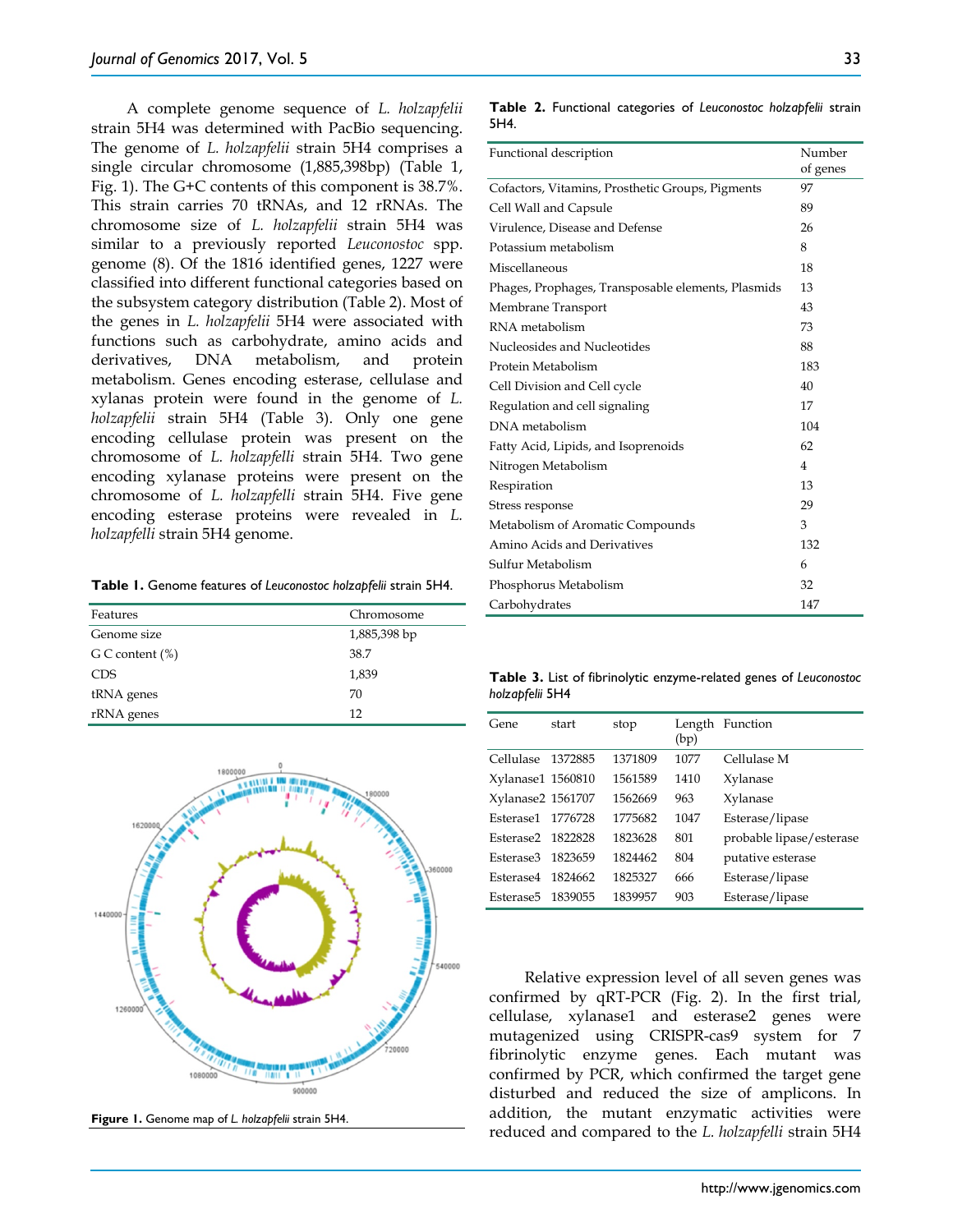in plate assays (Fig. 3). The fibrinolytic enzyme of *L. holzapfelli* strain 5H4 will be directly involved in fibrinolytic activity, indicating that *L. holzapfelli* strain 5H4 can improve NDF digestibility of the rye silage.

#### **Nucleotide sequence accession number**

*L. holzapfelii* strain 5H4 has been deposited in Korean Culture Center of Microorganisms under the number KCCM11788P and complete genome sequence was deposited at GenBank; accession number for the chromosome is SUB2178603.



**Figure 2.** Relative expression level of genes in *L. holzapfelii* 5H4. The housekeeping gene were *pheS* and *rpoA*.



**Figure 3.** Comparison of wild type and enzyme-related gene mutants (A) PCR analysis of cellulase region mutations using CRISPR-cas9 system. (B) cellulase enzyme assay in *L. holzapfelii* strain 5H4, (C) cellulase enzyme assay in celluase gene mutant, (D) PCR analysis of xylanase region, (E) xylanase enzyme assay in *L. holzapfelii* strain 5H4, (F) xylanase enzyme assay in xylanase gene mutant, (G) PCR assay of esterase region mutant, (H) esterase enzyme assay in *L. holzapfelii* strain 5H4, (I) esterase enzyme assay in esterase gene mutant.

## **Acknowledgment**

This research was performed with the support of the "Cooperative Research Program for Agriculture Science & Technology Development (PJ011012)" from the Rural Development Administration of Korea.

## **Competing Interests**

The authors have declared that no competing interest exists.

#### **References**

1. Kim J, Chun J, Han HU. *Leuconostoc kimchii* sp. nov., a new species from kimchi. International Journal of Systematic Evolutionary Microbiology, 2000. 50:1915–1919.